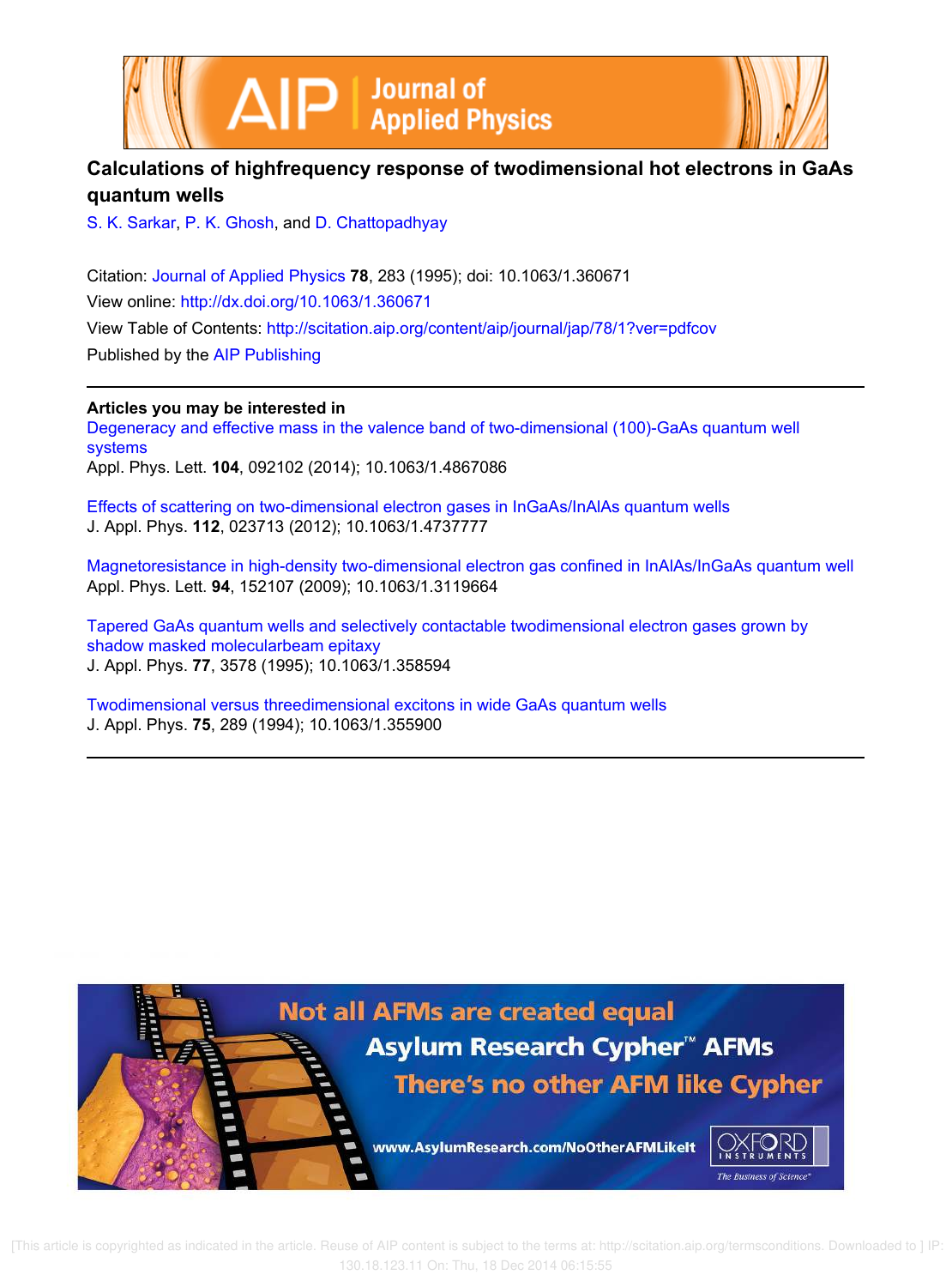## Calculations of high-frequency response of two-dimensional hot electrons in GaAs quantum wells

S. K. Sarkar

Department of Electronics & Telecommunication, Bengal Engineering College (Deemed University), Howrah 711 103, India

P. K. Ghosh and D. Chatiopadhyay

Institute of Radiophysics and Electronics 92, Acharya Prafulla Chandra Road, Calcutta 700 009, India

(Received 5 December 1994; accepted for publication 14 February 1995)

Small-signal ac mobility of two-dimensional (2D) degenerate hot electrons in a GaAs square quantum well is studied on a heated drifted Fermi-Dirac distribution function for the carriers. Carrier energy loss via longitudinal optic (LO) phonons, and the momenta losses via LO, acoustic and ionized impurity scatterings are considered. The ac mobility is found to drop off with frequency beyond 100 GHz although the drift velocity starts to lag behind the applied field at a lower frequency. The ac mobility  $\mu_{ac}$  and the phase angle  $\phi$  increase with the rise of the channel width and the 2D carrier concentration. However, the 3-dB cut-off frequency  $f_{3 dB}$  is found to decrease with increasing channel width. The values of  $\mu_{ac}$  and  $f_{3 dB}$  are higher but those of  $\phi$  are lower at 300 K than that at 77 K.  $\odot$  1995 American Institute of Physics.

### I. INTRODUCTION

The two-dimensional (2D) transport of hot electrons in quantum wells (QWs) is the subject of many recent investigations.' As the QW thickness is comparable to the de Broglie wavelength, a subband structure is formed allowing 2D transport of carriers parallel to the interfacial planes. The reduction of the effects of ionized impurity scattering due to modulation doping enhances the carrier mobility, particularly at low temperatures where phonon scattering is suppressed. $2$ Quantum structures, therefore, show promise for application in fast and high-frequency miniature devices.

As an aid to the device-related work and to understand the basic carrier kinetics, high-frequency transport of the 2D hot electrons in QW structures needs a careful investigation. In this article, we report calculations of the small-signal ac response of 2D hot electrons in a GaAs QW structure. The dependencies of the ac mobility on system parameters such as the 2D carrier concentration and the channel width are also studied.

### II. THEORY

A GaAs QW of infinite barrier height is considered. This approximation is valid because the band offset between the well and the barrier layers is more than three times the average electron energy in the well for the dc electric field considered. The 2D carrier concentration  $(n_{2D})$  and the channel width $(L)$  used here are such that the carriers populate only the lowest subband. Carrier confinement in the well and reduction in the effects of ionized impurities establish a strong electron-electron interaction in the QW structure. This strong interaction in energy and momentum exchanges favors<sup>3</sup> a heated drifted Fermi-Dirac distribution function having an electron temperature  $T_e$  and a drift momentum  $p_d$ , as revealed by the photoluminescent experiments.<sup>4</sup> In the presence of a high electric field F applied parallel to the interfacial planes, the carrier distribution function  $f(\mathbf{k})$  in the well is thus written as

$$
f(\mathbf{k}) = f_0(E) + \frac{\hbar p_d k}{m^*} \left( -\frac{\partial f_0}{\partial E} \right) \cos \theta, \tag{1}
$$

where  $f_0(E)$  is the Fermi-Dirac distribution function for the carriers,  $\theta$  is the angle between F and 2D wave vector **k** of the carriers with energy  $E$ ,  $m^*$  is the electronic effective mass, and  $\hbar$  is Planck's constant divided by  $2\pi$ .

The electron energy loss via the longitudinal optic (LO) phonons and the momentum losses via LO, acoustic, and ionized impurity modes of scattering are incorporated. The phonon spectra are modified in a  $QW<sub>1</sub><sup>5</sup>$  but inclusion of bulkmode phonons gives results agreeing with that obtained by considering both the confined mode and the interface phonons.<sup>6,7</sup> In the present calculations, we take bulk-like phonons to avoid unmanageably complicated expressions of the scattering rates for the full phonon structure without greatly sacrificing the accuracy of the results. Screening effects are small at the LO phonon frequency in the temperature range where polar coupling is dominant,  $8.9$  and thus screening is ignored for polar optic scattering. For acoustic and impurity scatterings, however, screening is included. In modulation doped systems, theoretical treatments of far remote impurity scattering are inadequate. However, with sufficiently thick spacer layers, the effect of far remote impurity scattering can be significantly reduced,  $^{10}$  and so it is ignored here. The detailed expressions for the total scattering rate due to LO phonons can be found in Refs. 11 and 12, and the momentum relaxation times for acoustic and background impurity interactions in Refs. 13 and 14.

We assume that the electric field consists of a steady part  $F_0$  and a small-signal ac component with amplitude  $F_1$  and angular frequency  $\omega$ . Thus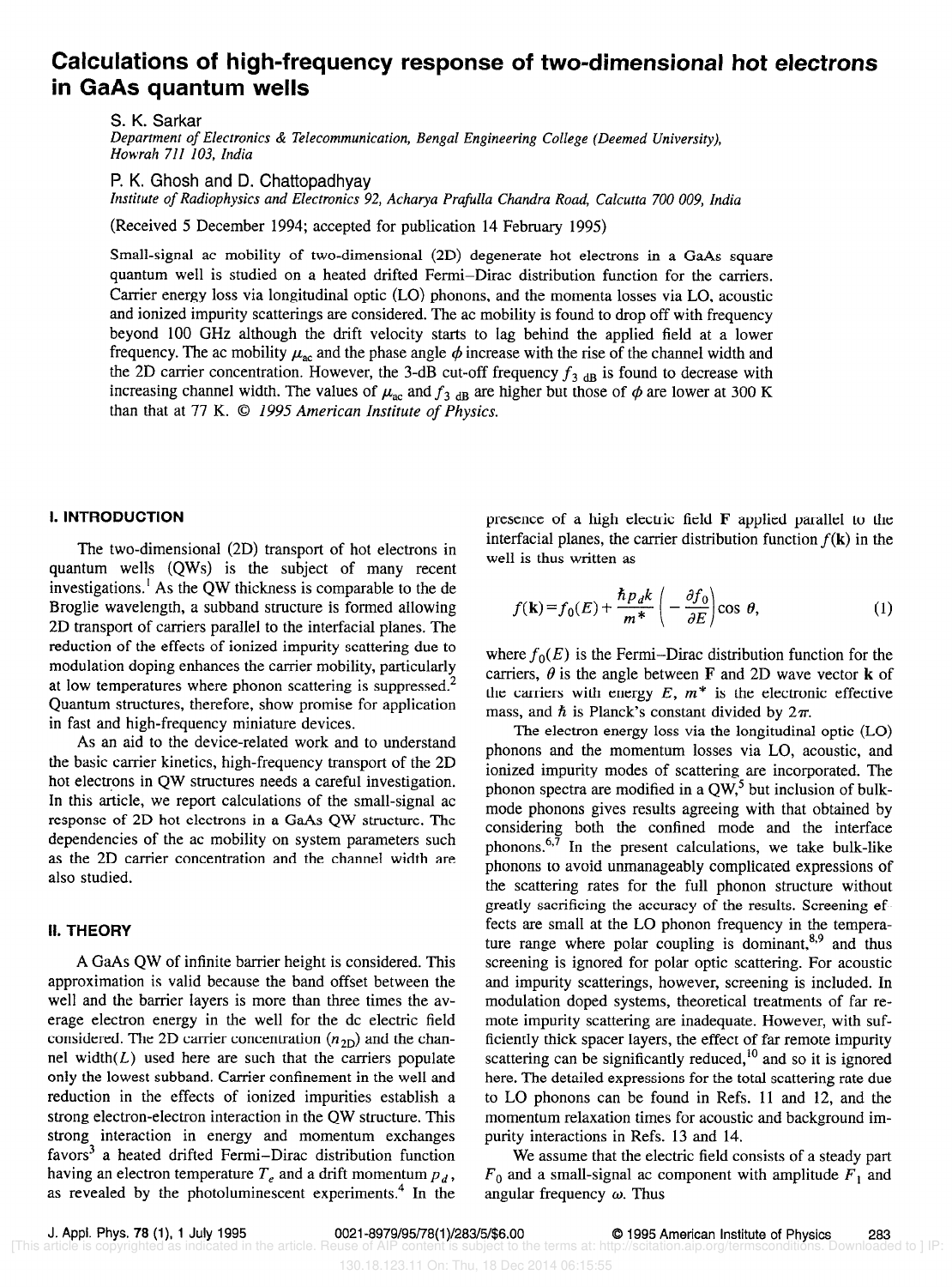$$
F = F_0 + F_1 \sin \omega t. \tag{2}
$$

In the presence of the electric field, the electron temperature and the drift momentum will also have similar components with the alternating ones generally differing in phase. Hence we can write

$$
T_e = T_0 + T_{1r} \sin \omega t + T_{1i} \cos \omega t, \qquad (3)
$$

and

$$
p_d = p_0 + p_{1r} \sin \omega t + p_{1i} \cos \omega t. \tag{4}
$$

The energy and momentum conservation equations for the electrons are

$$
\frac{ep_dF}{m^*} + \left\langle \frac{dE}{dt} \right\rangle_s = \frac{d}{dt} \left\langle E \right\rangle,\tag{5}
$$

and

$$
eF + \left\langle \frac{dp}{dt} \right\rangle_s = \frac{dp_d}{dt},\tag{6}
$$

where e is the electronic charge, and  $-\langle dE/dt \rangle_s$  and  $-\langle dp/dt \rangle_s$  are scattering-controlled average energy and momentum loss rates, respectively. In extreme degenerate systems, the average electron energy  $\langle E \rangle$  is determined by the Fermi energy so that the right-hand side of Eq. (5) goes to zero.

Inserting Eqs.  $(3)$  and  $(4)$  into Eqs.  $(5)$  and  $(6)$  we retain the terms only up to the first order in the small-signal parts. The steady components and the coefficients of sin  $\omega t$  and  $\cos \omega t$  terms on the two sides of the resulting equations are then equated. This gives

$$
F_0 p_0 = g_1(T_0),\tag{7}
$$

$$
\frac{F_0}{p_0} = g_2(T_0),\tag{8}
$$

$$
\frac{F_0}{p_0} \frac{p_1}{F_1} - g_3(T_0) \frac{T_1}{F_1} = -1,
$$
\n(9)

and

$$
\left(g_2(T_0) + j\frac{\omega}{e}\right)\frac{p_1}{F_1} + g_4(T_0)\frac{T_1}{F_1} = 1.
$$
 (10)

Here,  $p_1=p_{1r}+jp_{1i}$  and  $T_1=T_{1r}+jT_{1i}$  with  $j^2=-1$ . The expressions for the functions  $g_1(T_0)$  through  $g_4(T_0)$  which depend on the distribution function and the scattering mechanisms, are relegated to the Appendix.

For a given  $T_0$ , Eqs. (7)–(10) can be solved for  $F_0$ ,  $p_0$ , and  $p_1/F_1$ . The dc mobility  $\mu_{dc}$  and the small-signal ac mobility  $\mu_{ac}$  are given by

$$
\mu_{\rm dc} = \frac{p_0}{m^* F_0},\tag{11}
$$

and

#### 284 J. Appl. Phys., Vol. 78, No. 1, 1 July 1995

TABLE I. Material parameters of GaAs.

l

| Parameters                                                     | Values                  |
|----------------------------------------------------------------|-------------------------|
| Electron effective mass $m^*$ (kg)                             | $0.61033\times10^{-31}$ |
| Longitudinal elastic constant, $C_1$ (N m <sup>-2</sup> )      | $14.03 \times 10^{10}$  |
| Acoustic deformation potential, $E_1$ (J)                      | $17.6 \times 10^{-19}$  |
| Static dielectric constant, $Ks$ .                             | 12.53                   |
| Optic dielectric constant, $K_a$                               | 10.82                   |
| LO phonon angular frequency, $\omega_0$ (rad s <sup>-1</sup> ) | $5.37 \times 10^{13}$   |

$$
u_{ac} = \frac{|p_1|}{m^* F_1}.
$$
 (12)

The phase lag  $\phi$  of the resulting alternating current behind the applied field is obtained from

$$
\phi = \arctan\left(-\frac{p_{1i}}{p_{1r}}\right). \tag{13}
$$

#### III. RESULTS AND DISCUSSIONS

Model calculations are performed with the parameter values of GaAs given in Table I for a bias field,  $F_0=10^5$  $V m^{-1}$ . A value of 11 eV for acoustic deformation potential  $E_1$ , as obtained from the analysis of energy loss rates of 2D electrons,<sup>15</sup> is used here instead of using the commonly accepted value of 7 eV.

Figure 1 shows the variation of  $\mu_{ac}/\mu_{dc}$  with frequency for  $L=10$  nm,  $n_{2D}=10^{10}$  m<sup>-2</sup>, and ionized impurity concentration,  $N_i$ =6×10<sup>21</sup> m<sup>-3</sup>. The values of  $\mu_{\rm dc}$  are calculated as 2.07 and 0.99  $m^2 V^{-1} s^{-1}$  at 77 and 300 K, respectively. Although  $\mu_{dc}$  is lower at 300 K than at 77 K due to the enhanced LO phonon scattering,  $\mu_{ac}/\mu_{dc}$  is found to be lower at 77 K due to more pronounced hot electron nonlinearity. The 3-dB cut-off frequency is 285 GHz for 77 K and 440 GHz for 300 K.

The frequency dependencies of the phase angle  $\phi$  for the same parameters of Fig. 1 are depicted in Fig. 2. The angle  $\phi$ 



FIG. 1. Variation of  $\mu_{\rm ac}/\mu_{\rm dc}$  with frequency for 77 and 300 K. Solid curves are for  $L=10$  nm,  $n_{2D}= 10^{16}$  m<sup>-2</sup>, and  $N_i= 10^{21}$  m<sup>-3</sup>. The dashed curve is for a nondegenerate system with  $L=10$  nm (Ref. 16).

#### Sarkar, Ghosh, and Chattopadhyay

 [This article is copyrighted as indicated in the article. Reuse of AIP content is subject to the terms at: http://scitation.aip.org/termsconditions. Downloaded to ] IP: 130.18.123.11 On: Thu, 18 Dec 2014 06:15:55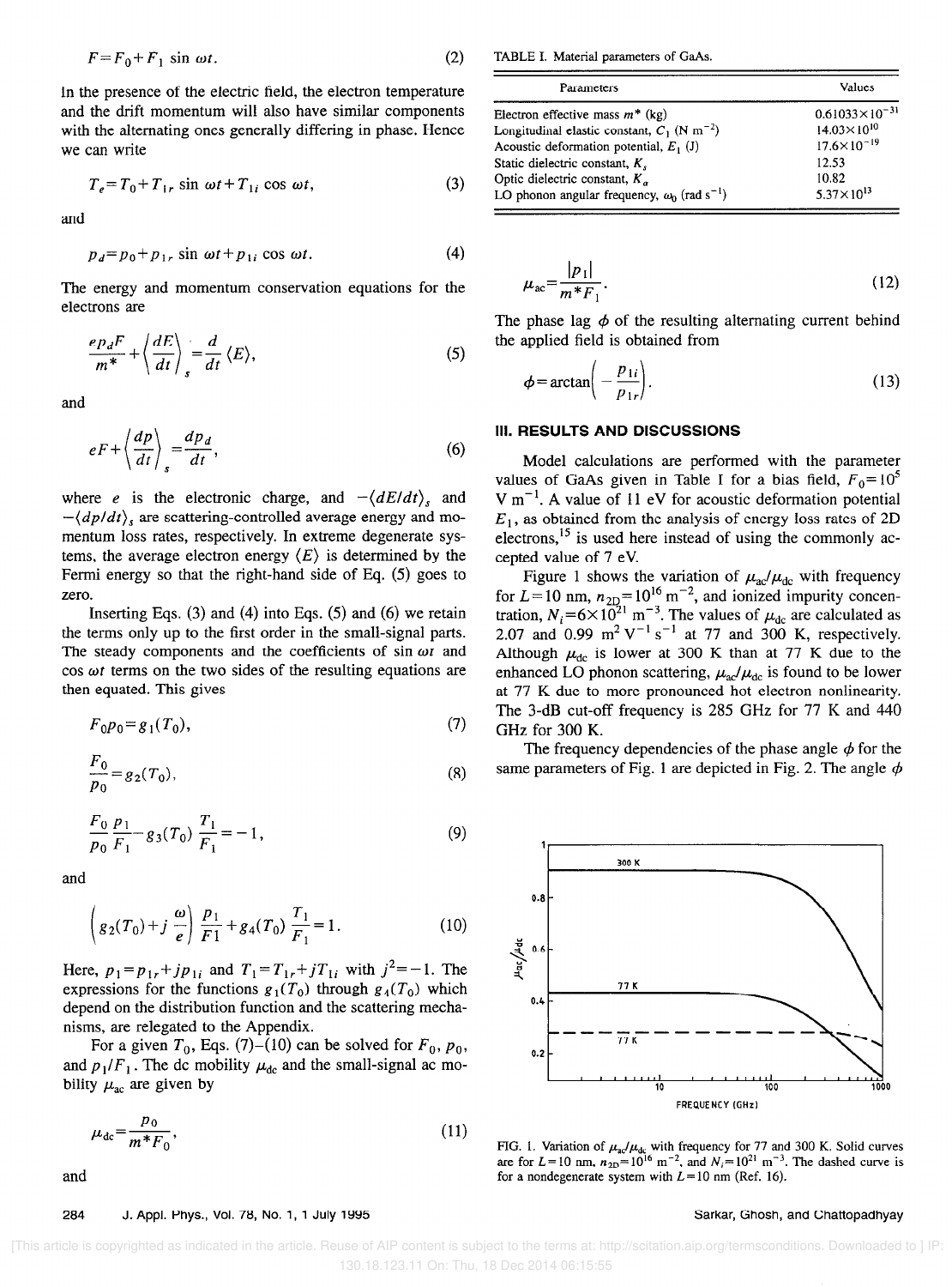

FIG. 2. Plot of the phase lag  $\phi$  of the drift velocity behind the applied signal versus frequency for 77 and 300 K. The parameter values are the same and the solid and the dashed curves have the same significance as in Fig. 1.

increases significantly beyond 30 GHz and is found to be higher at 77 K than at 300 K due to the reduced scattering at the former temperature.

The dashed curves in Figs. 1 and 2 give the results obtained in an earlier article<sup>16</sup> at 77 K for a nondegenerate system with a drifted Maxwellian distribution function. In Ref. 16, impurity scattering was ignored and the momentum conservation approximation (MCA)<sup>17</sup> was used. The value of  $\mu_{ac}$  obtained in Ref. 16 is 1.39 m<sup>2</sup> V<sup>-1</sup> s<sup>-1</sup> which is lower than the value of 2.07  $m^2$  V<sup>-1</sup> s<sup>-1</sup> found in the present more realistic model where the system is taken to be degenerate, MCA is removed, and impurity scattering is included. The dashed curve in Fig. 1 shows that  $\mu_{ac}$  begins to fall from about 350 GHz compared to 100 GHz revealed by the present calculation. Also the phase angle  $\phi$  is found to be lower in Ref. 16. The high-frequency performance of 2D electron gas is thus overestimated in the simplified model of Ref. 16.



FIG. 3. Variation of  $\mu_{\alpha}$  and  $\phi$  with L at a frequency of 200 GHz for 77 and 300 K. The other parameters are the same as in Fig. 1.



FIG. 4. Plot of  $\mu_{ac}$  and  $\phi$  with  $n_{2D}$  at 200 GHz for 77 and 300 K. The other parameters have the same values as in Fig. I.

Figure 3 shows the channel width dependence of  $\mu_{ac}$  and  $\phi$  for 77 and 300 K at a frequency of 200 GHz, the other parameters remaining the same as in Fig. 1. The chosen frequency is sufficiently high for a departure from the lowfrequency behavior. Both  $\mu_{ac}$  and  $\phi$  increase with increasing L owing to the reduced scattering for a higher channel width. $<sup>11</sup>$ </sup>

The variation of  $\mu_{ac}$  and  $\phi$  with  $n_{2D}$  at 77 and 300 K at a frequency of 200 GHz is given in Fig. 4, the other parameters being the same as in Fig. 1. Both  $\mu_{ac}$  and  $\phi$  generally increase with  $n_{2D}$ . The weakening of scattering at higher  $n_{2D}$ due to enhanced screening and upward shift of the Fermi level  $(E_F)$  accounts for this behavior.

Figure 5 gives the plot of the 3 dB cut-off frequency  $f_{3}$  dB versus the channel width L for 77 and 300 K with the  $n_{2D} = 8 \times 10^{15}$  and  $10^{16}$  m<sup>-2</sup>, the other parameters being identical to those of Fig. 1.  $f_{3}$  dB is found to decrease with increasing L, reflecting that the fall of  $\mu_{ac}$  with frequency is



FIG. 5. Plot of the 3 dB cut-off frequency  $f_{3dB}$  vs the channel width L for 77 and 300 K. (1), (4):  $n_{2D} = 10^{16}$  m<sup>-2</sup>; (2), (3):  $n_{2D} = 8 \times 10^{15}$  m<sup>-2</sup>. The other parameters are identical to those of Fig. 1.

130.18.123.11 On: Thu, 18 Dec 2014 06:15:55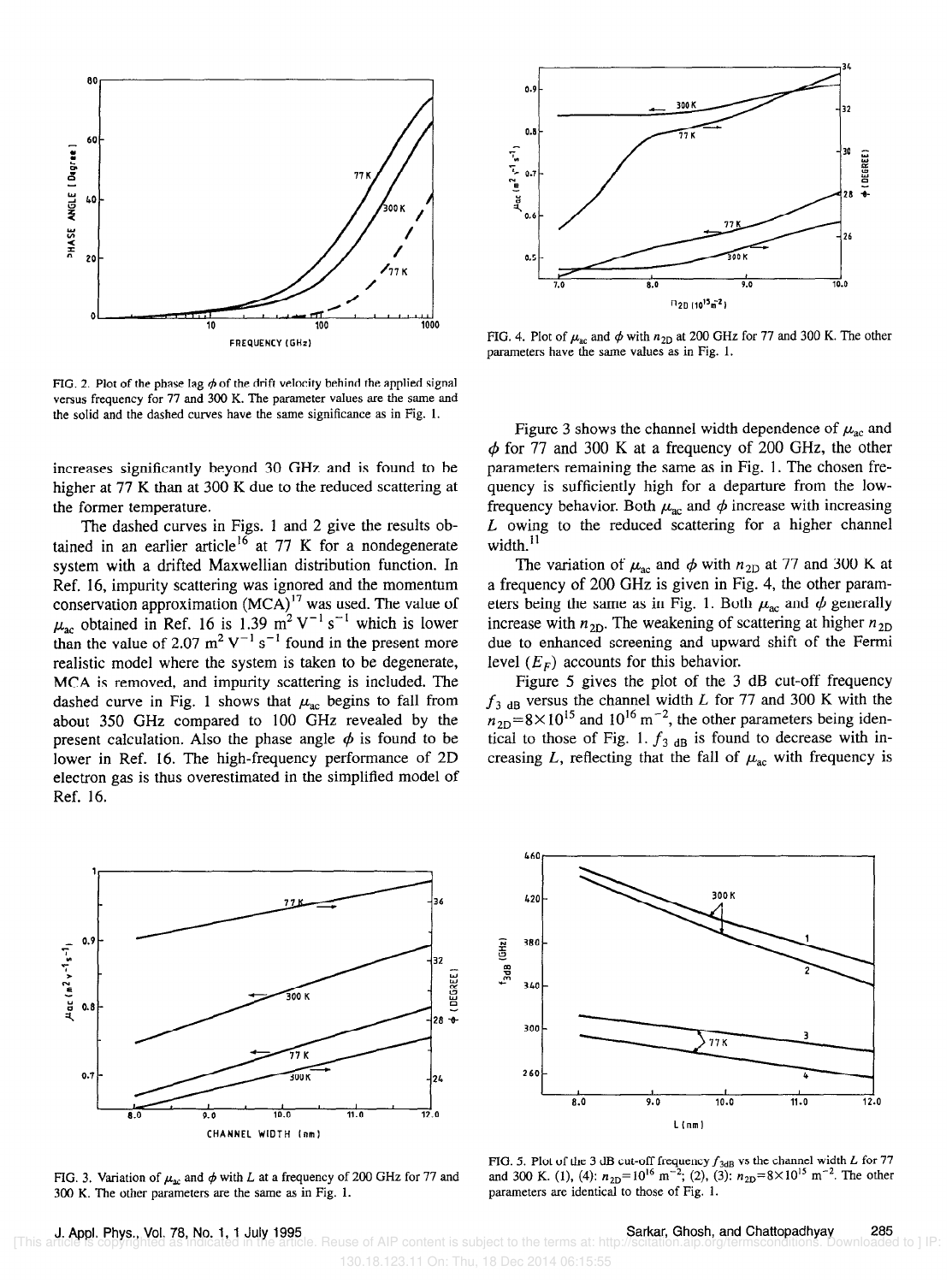sharper at a greater value of L. The values of  $f_{3dB}$  are higher at 300 K than at 77 K, particularly for lower channel widths.

In conclusion, detailed calculations on the highfrequency behavior of hot electrons in a GaAs square QW are reported. We find that the high-frequency response is overestimated in the simplified model of Ref. 16. The dependencies of the ac mobility on various system parameters are presented and explained with our model. The results presented here give useful information on the performance of quantum structures in high-frequency devices.

## ACKNOWLEDGMENT

P. K. Ghosh gratefully acknowledges the financial support rendered by the Council of Scientific and Industrial Research, India, in the form of Senior Research Fellowship.

APPENDIX

Expressions for the functions  $g_i(T_0)$ ;  $i = 1,2,3,4$ .

$$
g_{1}(T_{0}) = A\Big((N_{0}+1)\int_{h\omega_{0}}^{a}I_{2}(E,T_{0})f_{00}(E)[1-f_{00}(E-\hbar\omega_{0})]dE - N_{0}\int_{0}^{\infty}I_{1}(E,T_{0})f_{00}(E)[1-f_{00}(E+\hbar\omega_{0})]dE\Big),
$$
  
\n
$$
g_{2}(T_{0}) = B\int_{0}^{\infty}\psi(E)f_{00}(E)[1-f_{00}(E)]E^{1/2}dE + C\int_{0}^{\infty}\lambda_{1}(E)f_{00}(E)[1-f_{00}(E)]EdE + D\Big((N_{0}+1)\int_{h\omega_{0}}^{\infty}I_{2}'(E,T_{0})f_{00}(E)\Big) \\
\times[1-f_{00}(E)][1-f_{00}(E-\hbar\omega_{0})]E^{1/2}dE - N_{0}\int_{0}^{\infty}I_{1}'(E,T_{0})f_{00}(E)[1-f_{00}(E)][1-f_{00}(E+\hbar\omega_{0})]E^{1/2}dE\Big),
$$
  
\n
$$
g_{3}(T_{0}) = \frac{A}{P_{0}T_{0}}\Big((N_{0}+1)\int_{h\omega_{0}}^{\infty}I_{2}(E,T_{0})f_{00}(E)[1-f_{00}(E-\hbar\omega_{0})]\Big[(1-f_{00}(E)-f_{00}(E-\hbar\omega_{0})]\Big(\frac{E-E_{F}}{k_{B}T_{0}}\Big) \\
+ \frac{\hbar\omega_{0}}{k_{B}T_{0}}f_{00}(E-\hbar\omega_{0})\Big]dE - N_{0}\int_{0}^{\infty}I_{1}(E,T_{0})f_{00}(E)[1-f_{00}(E+\hbar\omega_{0})]\Big[(1-f_{00}(E)-f_{00}(E+\hbar\omega_{0})]\Big(\frac{E-E_{F}}{k_{B}T_{0}}\Big) \\
- \frac{\hbar\omega_{0}}{k_{B}T_{0}}f_{00}(E+\hbar\omega_{0})\Big]dE\Big],
$$
  
\n
$$
g_{4}(T_{0}) = \frac{BP_{0}}{T_{0}}\int_{0}^{\infty}\psi(E)f_{00}(E)[1-f_{00}(E)][1-f_{00}(E)][1-f_{00}(E)]\Big(\frac{E-E_{F}}{k_{B}T_{0}}
$$

In the above expressions

$$
I_{1}(E,T_{0}) = \int_{0}^{\pi} \frac{q_{+}^{a}(E,\phi)I_{2D}[q_{+}^{a}(E,\phi),L]}{\sqrt{(E/\hbar\omega_{0})\cos^{2}\phi+1}} d\phi,
$$
  
\n
$$
I_{2}(E,T_{0}) = \int_{0}^{\phi_{max}} \frac{q_{+}^{e}(E,\phi)I_{2D}[q_{+}^{e}(E,\phi),L] + q_{-}^{e}(E,\phi)I_{2D}[q_{-}^{e}(E,\phi),L]}{\sqrt{(E/\hbar\omega_{0})\cos^{2}\phi-1}} d\phi,
$$
  
\n
$$
I'_{1}(E,T_{0}) = \int_{0}^{\pi} \cos\phi \frac{[q_{+}^{a}(E,\phi)]^{2}I_{2D}[q_{+}^{a}(E,\phi),L]}{\sqrt{(E/\hbar\omega_{0})\cos^{2}\phi+1}} d\phi,
$$
  
\n
$$
I'_{2}(E,T_{0}) = \int_{0}^{\phi_{max}} \cos\phi \frac{[q_{+}^{e}(E,\phi)]^{2}I_{2D}[q_{+}^{e}(E,\phi),L] + [q_{-}^{e}(E,\phi)]^{2}I_{2D}[q_{-}^{e}(E,\phi),L]}{\sqrt{(E/\hbar\omega_{0})\cos^{2}\phi-1}} d\phi.
$$

286 J. Appl. Phys., Vol. 78, No. 1, 1 July 1995 Sarkar, Ghosh, and Chattopadhyay

 [This article is copyrighted as indicated in the article. Reuse of AIP content is subject to the terms at: http://scitation.aip.org/termsconditions. Downloaded to ] IP: 130.18.123.11 On: Thu, 18 Dec 2014 06:15:55